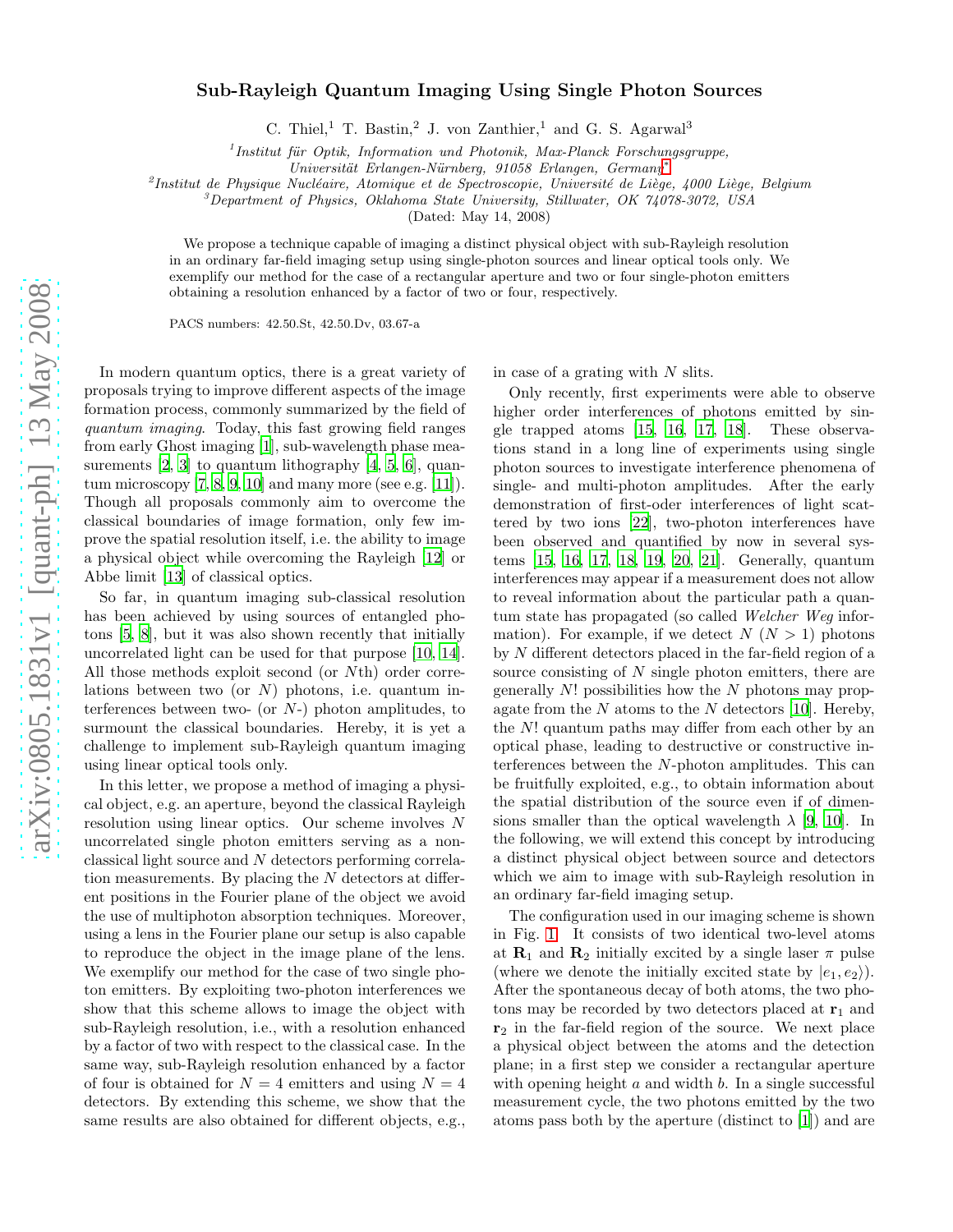

<span id="page-1-0"></span>FIG. 1: (color online) Setup used for quantum imaging: in a single measurement cycle both emitters at  $\mathbf{R}_1$  and  $\mathbf{R}_2$  each emit a single photon. Between the source and the detection plane, the field is diffracted by an object, e.g. a rectangular aperture of height a and width b. The two detectors are placed in the far-field region of the aperture at positions  $r_1$  and  $r_2$ .

registered by the two detectors. For the sake of simplicity the two atoms and the two detectors are located in the  $x-y$ -plane, parallel to the plane of the aperture, where in particular  $R_{1_z} = R_{2_z} := R_z$  and  $r_{1_z} = r_{2_z} := r_z$ . Moreover, we consider coincident detection only [\[23\]](#page-3-23). Correlating the two detector events we measure the second order correlation function

<span id="page-1-3"></span>
$$
G^{(2)}(\mathbf{r}_1, \mathbf{r}_2) =
$$
  
\n
$$
\langle e_1, e_2 | E^{(-)}(\mathbf{r}_1) E^{(-)}(\mathbf{r}_2) E^{(+)}(\mathbf{r}_2) E^{(+)}(\mathbf{r}_1) | e_1, e_2 \rangle, (1)
$$

which, in the present setup, can be understood as the (unnormalized) joint probability to find one photon at  $r_1$ and another one at  $\mathbf{r}_2$ . Hereby,  $E^{(+)}(\mathbf{r}_i) = [E^{(-)}(\mathbf{r}_i)]^{\dagger}$ denotes the positive frequency part of the electric field amplitude at point  $r_i$ .

From classical diffraction optics (see e.g. [\[24\]](#page-3-24)) we know that the electric field  $E(\mathbf{r})$  is diffracted at an aperture  $\mathcal A$ placed between the source and the detection plane. The disturbed field  $U(\mathbf{r})$  can be calculated employing Fresnel-Kirchhoff diffraction theory. Using standard Fresnel approximations between source, aperture and detection plane we obtain for the diffracted field at  $r_i$  the following expression (see [\[24\]](#page-3-24))

<span id="page-1-1"></span>
$$
U(\mathbf{r}_{i}, \mathbf{R}_{j}) = -\frac{iA}{\lambda} \frac{e^{ik|R_{z} - r_{0_{z}}|} e^{ik|r_{0_{z}} - r_{z}|}}{R_{z} r_{z}} \cdot \int_{A} e^{i\frac{k}{2} \frac{|\rho_{j} - \rho_{0}|^{2}}{R_{z}} e^{i\frac{k}{2} \frac{|\rho_{0} - \rho_{i}|^{2}}{r_{z}}} dS(\rho_{0}),
$$
\n(2)

where A denotes the initial amplitude of the electric field,  $k = \frac{2\pi}{\lambda}$ , **r**<sub>0</sub> is a vector in the plane of the aper-ture (see Fig. [1\)](#page-1-0) and  $\rho_{\pi}$  is a vector consisting of the xand y-components of  $\mathbf{R}_j$ ,  $\mathbf{r}_0$  and  $\mathbf{r}_i$ , respectively (with  $\pi = j, 0, i; j, i = 1, 2$ . As one can see from Eq. [\(2\)](#page-1-1), the problem is separated into the propagation from the source to the aperture (i.e. from  $\mathbf{R}_i$  to  $\mathbf{r}_0$ ) and further from the aperture to the detection plane (i.e. from  $r_0$  to

 $r_i$ ). Since we assume that in our setup the far-field condition is fulfilled we can limit ourselves to Fraunhoferdiffraction, i.e.,

$$
|\mathbf{r}_0 - \mathbf{r}_i| \gg \frac{ik}{2} |\boldsymbol{\rho}_0|^2, \tag{3}
$$

(though the Fresnel-integral [\(2\)](#page-1-1) can be solved numerically without this approximation). In this limit, one can carry out the integral over  $A$  in Eq. [\(2\)](#page-1-1) to obtain the final expression for the disturbed field

<span id="page-1-2"></span>
$$
U(\mathbf{r}_{i}, \mathbf{R}_{j}) = \frac{iA\lambda}{\pi^{2}} e^{i\frac{k}{2}\frac{2R_{z}^{2} + |\rho_{j}|^{2}}{R_{z}}} e^{i\frac{k}{2}\frac{2r_{z}^{2} + |\rho_{i}|^{2}}{r_{z}}}
$$
(4)  

$$
\cdot \frac{\sin\left(\frac{k a R_{jx}}{2R_{z}} + \frac{k a r_{ix}}{2r_{z}}\right)}{R_{jx} r_{z} + r_{ix} R_{z}} \cdot \frac{\sin\left(\frac{k b R_{jy}}{2R_{z}} + \frac{k b r_{iy}}{2r_{z}}\right)}{R_{jy} r_{z} + r_{iy} R_{z}}.
$$

In Fig. [1,](#page-1-0) two atoms contribute to the electric field at  $\mathbf{r}_i$ , each giving rise to a field  $U(\mathbf{r}_i, \mathbf{R}_j)$  of the form given in Eq. [\(4\)](#page-1-2). We can thus write the total positive frequency part of the field contributing to the correlation signal at  $\mathbf{r}_i$  as

$$
E^{(+)}(\mathbf{r}_i) = \frac{1}{\sqrt{2}} \left( U(\mathbf{r}_i, \mathbf{R}_1) \, |g\rangle_1 \langle e| + U(\mathbf{r}_i, \mathbf{R}_2) \, |g\rangle_2 \langle e| \right), \, (5)
$$

where the atomic operator  $|g\rangle_j\langle e|$  describes the deexcitation of the j<sup>th</sup> atom. With  $E^{(+)}(\mathbf{r}_i)$  at hand, we can write the second order correlation function, Eq. [\(1\)](#page-1-3), in the form

<span id="page-1-4"></span>
$$
G^{(2)}(\mathbf{r}_1, \mathbf{r}_2) =
$$
  
\n
$$
\frac{1}{4} |U(\mathbf{r}_1, \mathbf{R}_1)U(\mathbf{r}_2, \mathbf{R}_2) + U(\mathbf{r}_1, \mathbf{R}_2)U(\mathbf{r}_2, \mathbf{R}_1)|^2.
$$
 (6)

In classical optics, using a coherent light source and in the limit of Fraunhofer-diffraction, we know that a rectangular aperture with opening height a and width b gives rise to the following classical intensity diffraction pattern at point  $\bf{r}$  in the far field (see [\[24](#page-3-24)])

<span id="page-1-5"></span>
$$
I(\mathbf{r}) = \left(\frac{8Ar_z}{\pi kr_x r_y R_z}\right)^2 \cdot \sin^2 \frac{kar_x}{2r_z} \cdot \sin^2 \frac{kbr_y}{2r_z},\qquad(7)
$$

where  $R_z$  is the distance between the source and the aperture. From this expression we can easily recover Abbe's criterion for resolving the aperture from the intensity distribution  $I(\mathbf{r})$  in the far-field, i.e. in the Fourier plane: this is the case only if it is possible to measure the intensity diffraction pattern in the range  $-2\pi < \frac{k a r_x}{2r_z} < 2\pi$  $(a \leftrightarrow b)$ , i.e., if we obtain the first diffraction order. In the words of Abbe: we can reconstruct an image from an object if and only if the first diffraction order in the Fourier plane is at least visible [\[13\]](#page-3-13). Otherwise, if we try to image an object of smaller sizes so that the diffraction pattern in the Fourier plane increases beyond that range, the image will start to blur. Note that Abbe's criterion can be used to define the resolution limit in any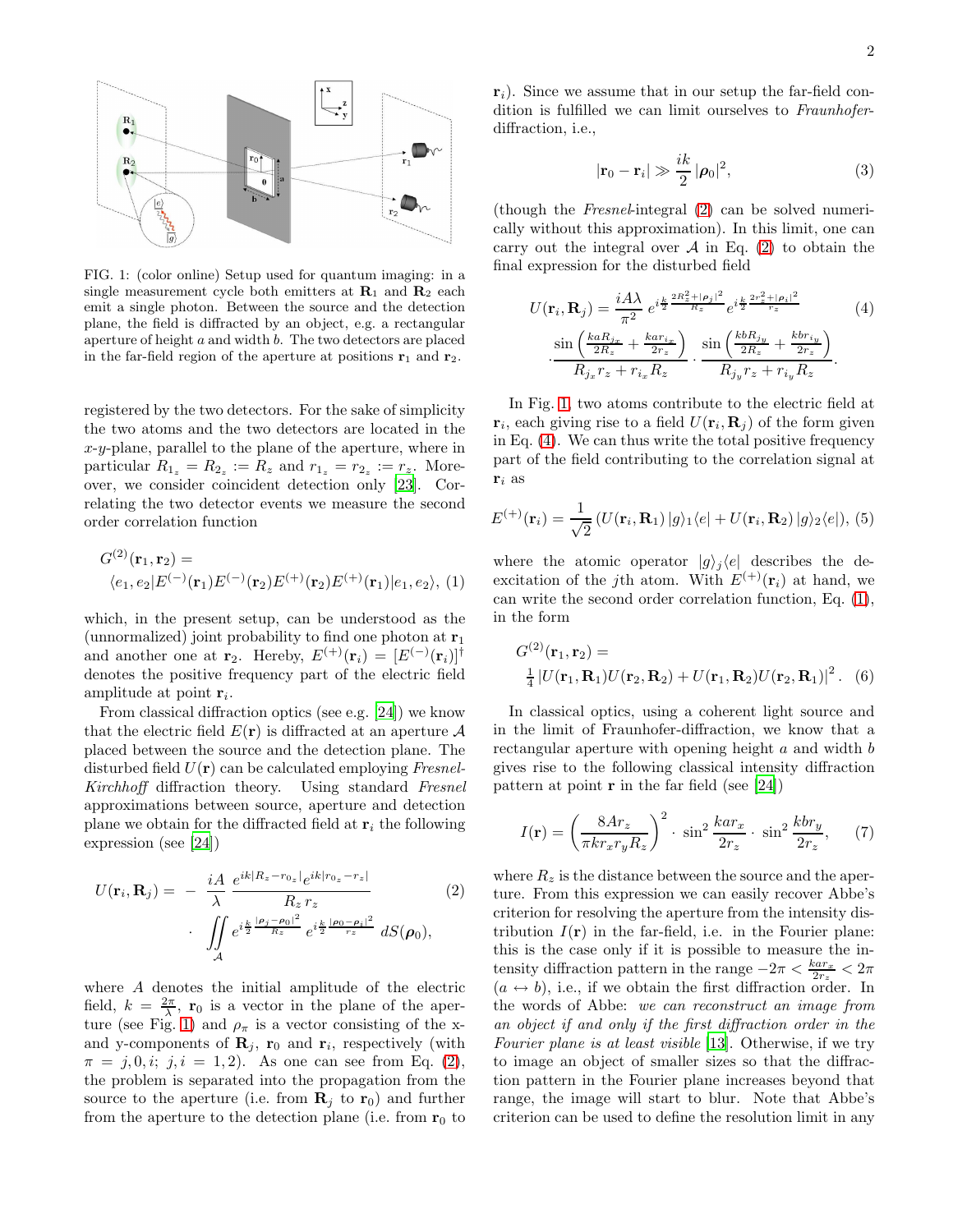$a.$ )

imaging technique (classical or non-classical). The criterion enables us in the following to compare the classical limit of  $I(\mathbf{r})$  with the two-photon correlation signal of our proposed imaging scheme.

Using Eqs. [\(4\)](#page-1-2) and [\(6\)](#page-1-4), it is possible to explicitly calculate the second order correlation function  $G^{(2)}(\mathbf{r}_1, \mathbf{r}_2)$ . For the sake of simplicity, we will fix the detectors and the source in the x-z-plane, i.e.,  $r_{i_y} = R_{j_y} = 0$ . In difference to the classical intensity pattern, we have for  $G^{(2)}(\mathbf{r}_1, \mathbf{r}_2)$ to determine two parameters when performing a measurement, namely  $\mathbf{r}_1$  and  $\mathbf{r}_2$ . In addition, we have to fix the position of the two single photon emitters with respect to the aperture. The latter determines the phase shift between the different photon paths leading from either of the two emitters to the object. For example, if we choose  $R_{2_x} = R_{1_x} + \pi \frac{R_z}{ka}$  and  $|r_{2_x}| = r_{1_x} := r$ , we obtain

<span id="page-2-0"></span>
$$
G^{(2)}(\mathbf{r}_1, \mathbf{r}_2) = \left(\frac{8A^2r_z^2}{\pi^2k^2R_z^2B_{\pm}(r)}\right)^2 \cdot \sin^2 2\frac{kar}{2r_z},\tag{8}
$$

where  $B_+(r) = r^2 + \frac{\pi r_z r}{ka} [B_-(r) = \frac{4}{\pi} (r^2 - \frac{\pi^2 r_z^2}{k^2 a^2})]$  holds for  $r_{2_x} = +r_{1_x} [r_{2_x} = -r_{1_x}]$ . Comparing the modulation of the classical intensity pattern  $I(\mathbf{r})$  from Eq. [\(7\)](#page-1-5) with the one obtained for the  $G^{(2)}$ -function in Eq. [\(8\)](#page-2-0), one can see that the latter oscillates twice as fast as in the classical case by keeping a contrast of 100%. Here, the additional degrees of freedom present in the  $G^{(2)}$ -measurement enable to select only those two-photon amplitudes which accumulate the phase  $\frac{kar}{2r_z}$  twice as fast as in the classical case. The increase of the modulation frequency by a factor of two implies, according to the Abbe criterion, that sufficient information is available in the Fourier plane to reconstruct the aperture even if measuring only half of the range needed for the classical imaging technique.

The results found in the limit of Fresnel and Fraunhofer approximations for the case of  $N = 2$  emitters using  $N = 2$  detectors can be extended for the case of  $N > 2$ . For example, if we consider  $N = 4$  single photon emitters located at positions  $R_{1_x} = -\pi \frac{R_z}{ka}$ ,  $R_{2_x} = 0$ ,  $R_{3_x} = \frac{\pi}{2} \frac{R_z}{ka}$ ,  $R_{4_x} = \pi \frac{R_z}{ka}$  and choose for the four detectors positions  $|r_{2_x}| = r, r_{3_x} = -r + \pi \frac{r_z}{ka}, r_{4_x} = r + \frac{\pi}{2} \frac{r_z}{ka},$  where again  $r_{1_x} := r$ , we obtain for the fourth order correlation signal [\[25](#page-3-25)] the following expression

$$
G^{(4)}(\mathbf{r}_1, \mathbf{r}_2, \mathbf{r}_3, \mathbf{r}_4) \propto \sin^2 4 \frac{k a r}{2r_z}.
$$
 (9)

As before, we find that it is possible to image the object with sub-Rayleigh resolution. However, using four emitters and four detectors, the resolution is now enhanced by a factor of four with respect to the classical case.

Note that our scheme also allows to reproduce the object in the image plane of a lens placed in the Fourier plane of the object. Fig. [2a](#page-2-1) recalls the initial setup under investigation in case of  $N = 2$ . We found in Eq. [\(8\)](#page-2-0) that an aperture with opening height a generates a diffraction

<span id="page-2-1"></span>

pattern in the Fourier plane which oscillates twice as fast when measuring  $G^{(2)}(\mathbf{r}_1, \mathbf{r}_2)$  than when recording  $I(\mathbf{r})$ . As shown above, hereby the two detectors scan the range in the far-field at *different* positions,  $r_{2_x} = -r_{1_x}$ , so that the joint detection measurements can be performed using ordinary photon detectors (see Fig. [2a](#page-2-1)). However, in order to create an image of the object in the image plane of the lens, we could also relocate the two detectors in the image plane as shown in Fig. [2b](#page-2-1). Hereby, the condition  $r_{2_x} = r_{1_x}$ , also compatible with  $|r_{2_x}| = r_{1_x}$ , i.e. using a two-photon absorbing medium, allows us to reconstruct the object in the image plane with sub-Rayleigh resolution. Note that by using a two-photon absorbing medium the scheme does not rely on a post selection mechanism; in this way the scheme becomes relevant for lithographic applications.

Finally, we briefly outline that our method can be extended to different objects, e.g., to the case of an arbitrary grating. Therefor, let us reconsider the expression of the disturbed field  $U(\mathbf{r}_i, \mathbf{R}_{j_z})$  of a single rectangular aperture derived in Eq. [\(4\)](#page-1-2). In the case of a grating (with  $M$  slits of opening height  $a$ , width  $b$  and slit separation d), each photon may pass through either of the  $M$  slits before being recorded by one of the two detectors at  $r_1$ or  $r_2$ . For simplicity, we restrict our calculations again to the x-z-plane. In this case, the general expression of the electric field being diffracted at a grating with M slits is given by

$$
U(\mathbf{r}_i, \mathbf{R}_j, M) = U(\mathbf{r}_i, \mathbf{R}_j) \cdot \sum_{n=0}^{M-1} e^{iknd \frac{R_{j_x}}{R_{j_z}}} \cdot \sum_{n=0}^{M-1} e^{-iknd \frac{r_{i_x}}{r_z}}
$$
  
=  $U(\mathbf{r}_i, \mathbf{R}_j) \cdot \frac{1 - e^{ikMd \frac{R_{j_x}}{R_{j_z}}}}{1 - e^{ikd \frac{R_{j_x}}{R_{j_z}}}} \cdot \frac{1 - e^{-ikMd \frac{r_{i_x}}{r_z}}}{1 - e^{-ikd \frac{r_{i_x}}{r_z}}} (10)$